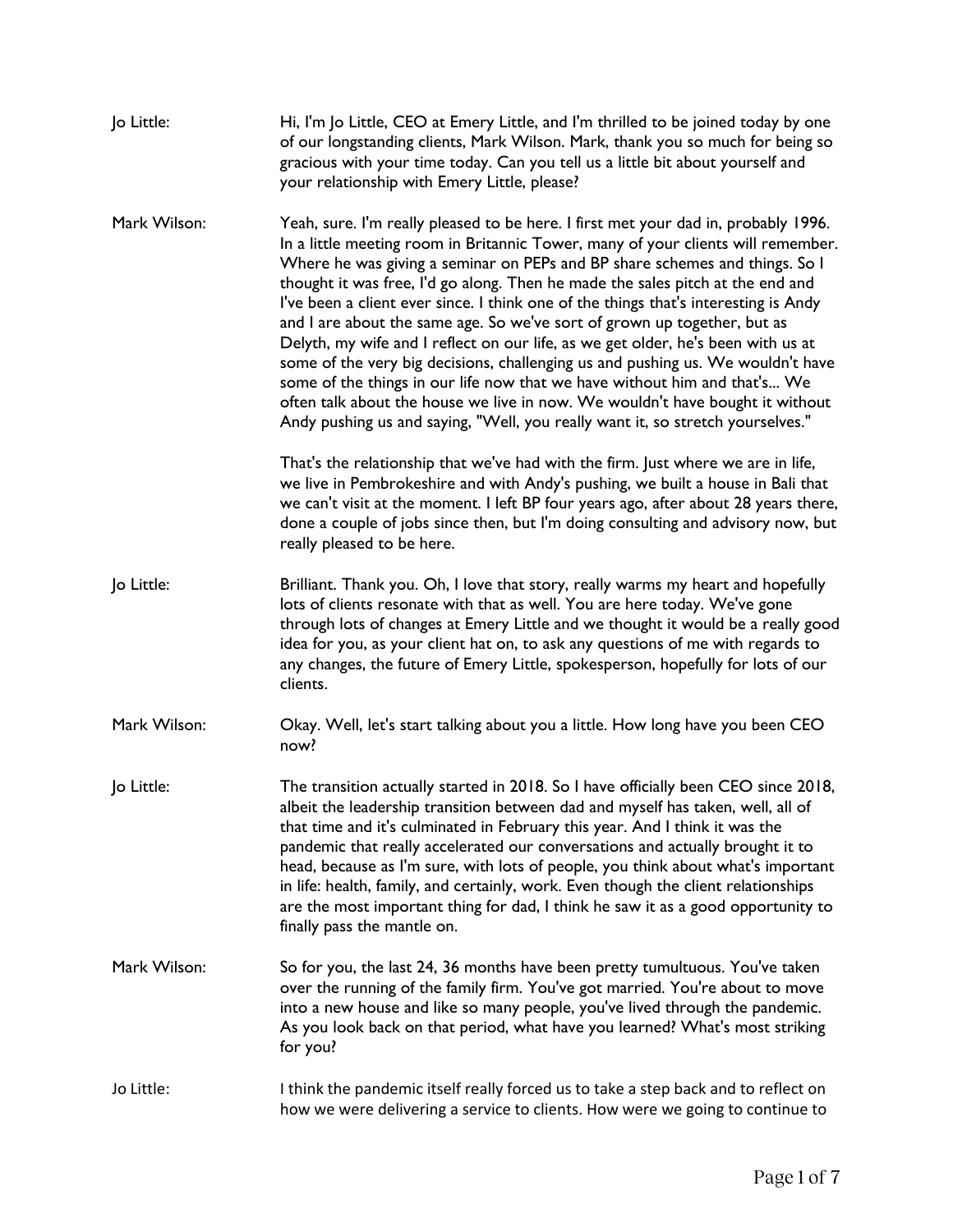|              | deliver value to them in this completely new disrupted world? It forced us, I<br>think, to adopt certain technologies much quicker than we otherwise would<br>have. So things like Zoom, Teams, DocuSign, we're basically a paperless business<br>now when it comes to client communication. In terms of the structure as a<br>team, I think it forced us to delegate and elevate, to be honest. We realized that<br>we'd got to a position as a really successful business that dad had built, we were<br>so reliant on one person, which was him. And as part of this transition, realized<br>that we needed, I guess, a bit more structure, greater resource in the financial<br>planning team, clients needed to have more dedicated support, I think, direct<br>client communications. |
|--------------|---------------------------------------------------------------------------------------------------------------------------------------------------------------------------------------------------------------------------------------------------------------------------------------------------------------------------------------------------------------------------------------------------------------------------------------------------------------------------------------------------------------------------------------------------------------------------------------------------------------------------------------------------------------------------------------------------------------------------------------------------------------------------------------------|
|              | The biggest learning I think in order to deliver all of that is that there's no way I<br>could have done it by myself. I needed a team around me, needed people who<br>bought into the Emery Little values that I think clients work with us for, and<br>that's family-run, individual personalized relationships and really working with<br>clients as people, rather than it being about managing the money.                                                                                                                                                                                                                                                                                                                                                                              |
| Mark Wilson: | It's interesting as a client, you notice how previously it was Andy's firm with the<br>team that supported Andy, or at least from my point of view, and now it does<br>feel much more like a team play, which is interesting. So how's the transition<br>going? I was brought up in a family business too, and I remember some of the<br>issues. So how are you and your dad working that out?                                                                                                                                                                                                                                                                                                                                                                                              |
| Jo Little:   | We've been on a journey and I think both of us thought that it would be way<br>simpler, way quicker and way less emotional than it actually has been. I think a<br>couple of different dynamics were at play. One is the father-daughter<br>relationship. And I think getting to a place where we see each other as equals in<br>a work and business context has taken us a while, from both sides. For me not<br>to over-rely on him, for answers and direction, because that's very much the<br>family dynamic. And also from his perspective, to enable me, I think, to make<br>my own mistakes and be comfortable with that.                                                                                                                                                            |
|              | But I think one of the positive things of working in a family company is certainly<br>the pride I feel, particularly when it was originally my granddad's company. I<br>know my granddad, when looking at dad and myself, he is just full of beans<br>when he talks about Emery Little and what we've done. And the fact that we're<br>both interested in financial planning still, as an industry and as a career. So I<br>think that family pride and that extra fulfillment that comes with that, but it<br>hasn't been easy. And I wouldn't say that it's for everyone, working with family.                                                                                                                                                                                            |
| Mark Wilson: | No. No. What's Andy up to now? Both in terms of his role in the firm. Does he<br>have an ongoing role and what is it? But also, is he actually doing what he's<br>preached to all of us and living life on purpose or is he still spending a lot of time<br>in the business, in your way?                                                                                                                                                                                                                                                                                                                                                                                                                                                                                                   |
| Jo Little:   | He's very aware of the advice that he's given to clients over decades, living life<br>on purpose, there's more to life than work. You and others would be familiar<br>with his rock, pebble, sand analogy. For him, he would describe work very much                                                                                                                                                                                                                                                                                                                                                                                                                                                                                                                                        |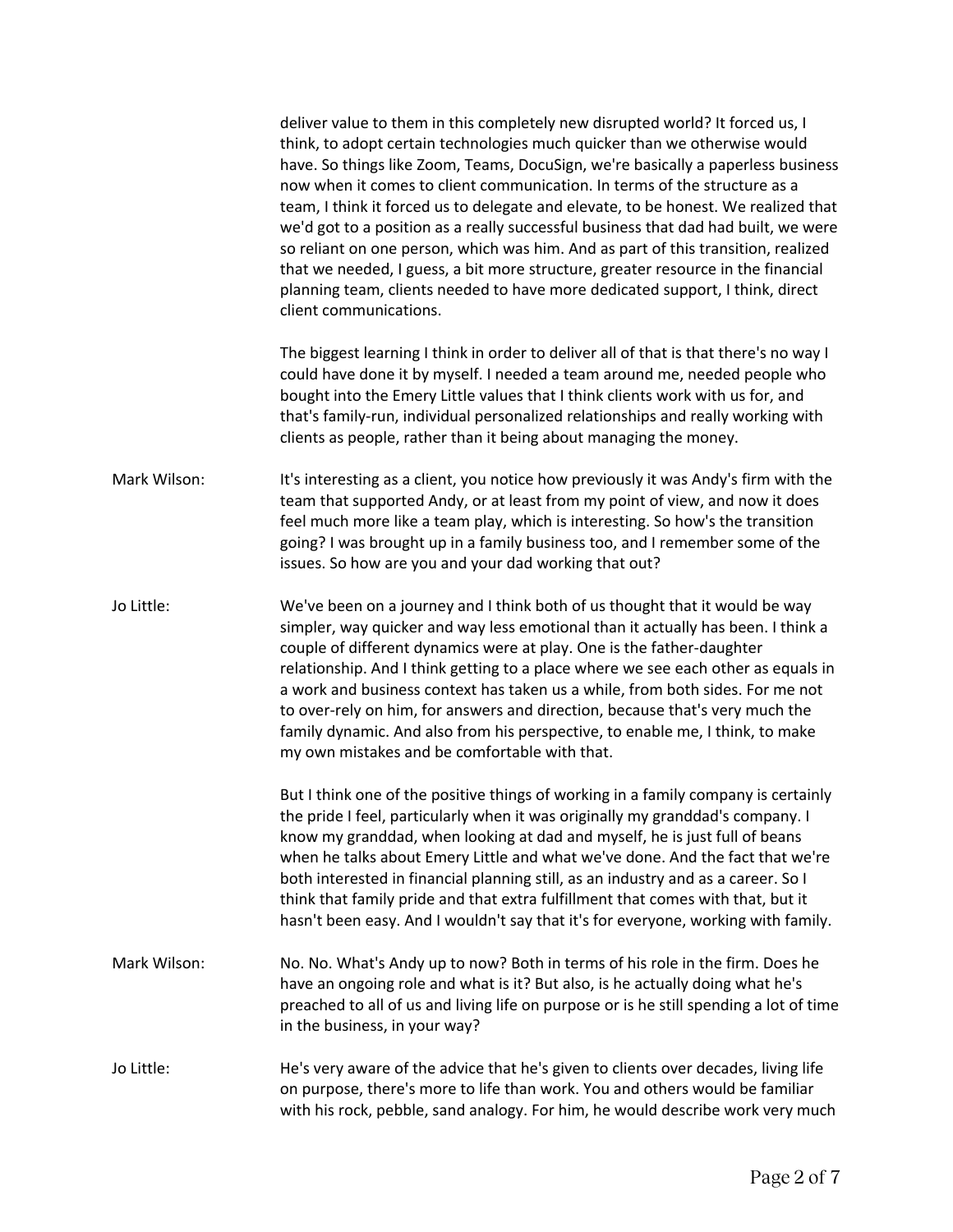|              | as a shiny pebble rather than a rock, a family, health, passions, music, that sort<br>of type thing. What he's found is that the transition has been difficult and I don't<br>think he had appreciated how difficult that would've been for clients. So I think<br>he massively empathizes now, but he's not one to rest on his laurels. He wants<br>to take his own advice, so he actually went through the life planning process<br>with mum. So there's an authenticity there, he's a client of Emery Little. So<br>again, he's trying and successfully so, to follow his own advice and find a way of<br>working less, to be honest.                                                                                 |
|--------------|--------------------------------------------------------------------------------------------------------------------------------------------------------------------------------------------------------------------------------------------------------------------------------------------------------------------------------------------------------------------------------------------------------------------------------------------------------------------------------------------------------------------------------------------------------------------------------------------------------------------------------------------------------------------------------------------------------------------------|
|              | Lots of people will know he has a passion for music and live music and<br>supporting young and up and coming bands. That's a very left field turn from<br>financial planning, but that's one of the things that he's really enjoying doing at<br>the moment, hosting live music venues, not live music venues, live music acts.<br>He continues to do lots of physical challenges for charity. So a month or so ago,<br>he did Hadrian's Wall.                                                                                                                                                                                                                                                                           |
| Mark Wilson: | Okay. From beginning to end?                                                                                                                                                                                                                                                                                                                                                                                                                                                                                                                                                                                                                                                                                             |
| Jo Little:   | Yeah. From beginning to end. I think it was for a week. And so he is got quite a<br>few of those things in the pipeline, but he's still very much involved with Emery<br>Little at a strategic level.                                                                                                                                                                                                                                                                                                                                                                                                                                                                                                                    |
| Mark Wilson: | What does that mean? Is he still on the investment committee? How are you<br>interacting?                                                                                                                                                                                                                                                                                                                                                                                                                                                                                                                                                                                                                                |
| Jo Little:   | Yes. He's taken a step back from the face to face client interactions, but he's<br>absolutely still involved in the investment committee. He is chair of the board.<br>And so in terms of direction of travel of Emery Little and key decisions, he's very<br>much involved. Working about two days a week at the moment, so he's not<br>completely removed from it.                                                                                                                                                                                                                                                                                                                                                     |
| Mark Wilson: | Turn to Emery Little now, the company a little bit. For those of us as clients, we<br>think about our own situation a lot, but for you, there must be a huge amount<br>of change going on in your environment, whether it's regulation or digital or<br>whatever. Can you explain some of those environmental contextual challenges<br>and changes that are going on for you?                                                                                                                                                                                                                                                                                                                                            |
| Jo Little:   | Yes. The pandemic was probably the biggest trigger of change for us in terms of<br>how we interacted to as a team, how we made decisions when we were all<br>working from home, how do we continue to communicate with clients in a<br>really effective way? You're right. We work in an incredibly regulated<br>environment and rightly so, because of the role and responsibility that we carry<br>with regards to investments and people's money. But it does mean that there<br>are certain standards that we have to maintain. And I don't know if you<br>remember, back in 2012, there was the Retail Distribution Review, which<br>required one core investment proposition, which we launched. Also, it required |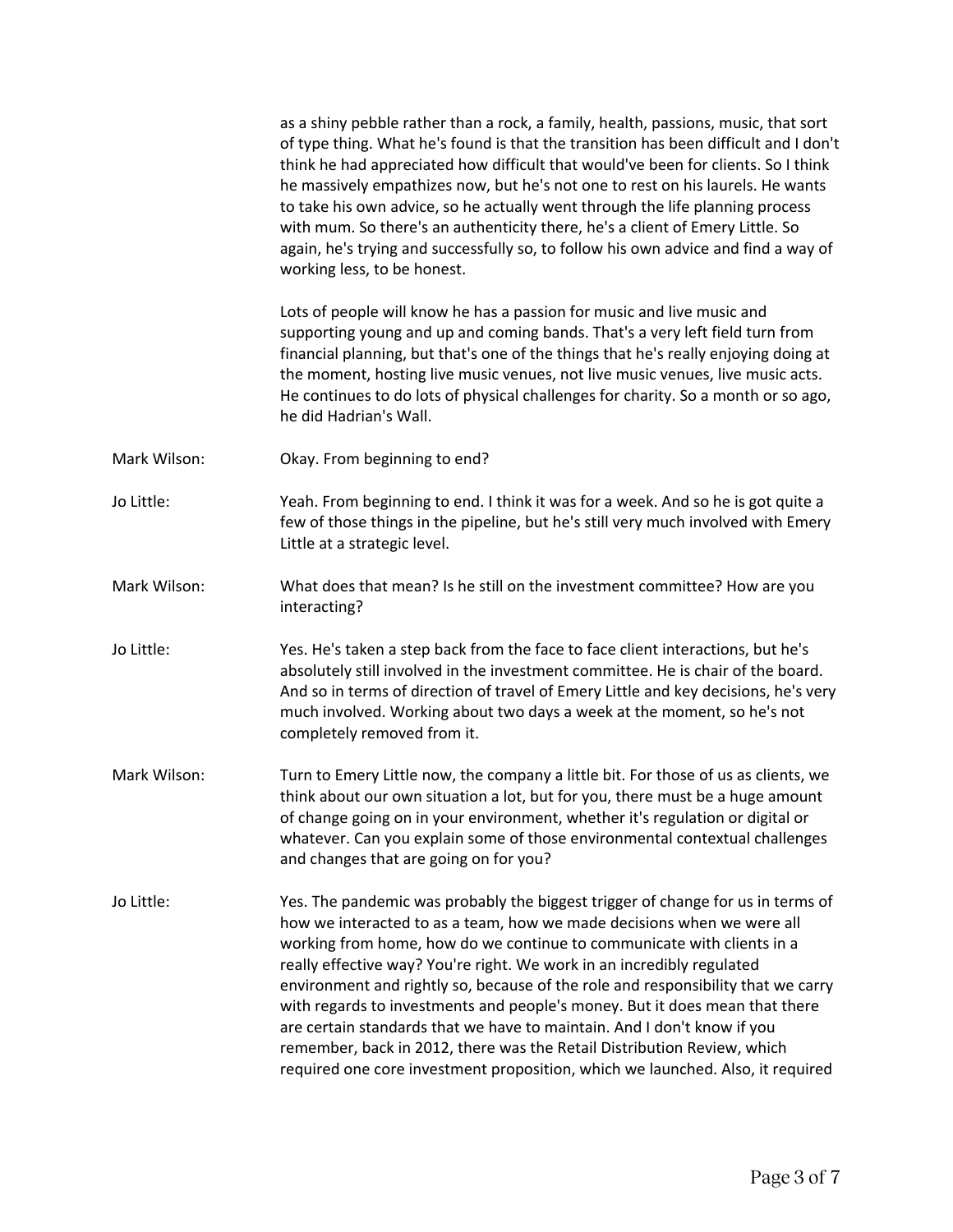all of our financial planners to have a minimum level four diploma qualification to give advice.

Now, we never want to operate at a minimum standards environment, so for example, our financial planning team will all be at or close to level six qualified to give the financial advice, but a really important part of the service as well is around life planning. So, yes, it's really important for everyone to be level six from a financial advice perspective, but we also want everyone to be registered life planner or to build their skills in that area as well. So I think one of the biggest context changes that we've seen is the evolution historically from traditional financial advice to then financial planning, which includes cashflow forecasting, to then life planning, which is very much about the client's life, their hopes, their dreams. And then now, where we're at is trying to combine the financial and the life elements in a way that works for clients.

- Mark Wilson: Most CEOs a year or so in would've developed a new vision for the company. And so how would you describe your vision of where Emery Little's going, what it will be in the future?
- Jo Little: What's nice is the purpose of Emery Little hasn't changed, and that's simply to create better lives through expert financial and life planning. I think our dream very much is to look, feel, and behave like the best financial planning firm in the country so that our clients and our team get a much better deal at Emery Little than they would anywhere else.

Now, we are doing a lot of work at the moment and very much into '22 is to what does that mean in practice? And I think getting feedback and input from clients particularly is going to be a really important part of that journey. We've asked clients in the past what's the number one thing that they value about working with Emery Little and 9 times out of 10, it's trust. So it's making sure that whatever we do, we're building trust, we're not breaking it down.

We've got three other core values of clarity. We want to always get to simplicity on the other side of complexity. So if something comes across as simple and clear, it doesn't necessarily mean it's easy, hopefully it means that we've just-

Mark Wilson: Simplified it for the client.

Jo Little: Exactly. And gone through a lot of difficult conversations, complexity to get to that point. Connection is really important. We are a people business. We like to actually like our clients and we hope that clients in turn really like us. So building connection has been a real focus for us in this past year, particularly when we've all been remote, how do we not lose that when we're not face to face? And progress is a big one for us. We live in a world that's constantly changing. We are not going to be able to get everything perfect, but we can always evolve, we can always get better. I think as long as we keep those things in mind, hopefully we won't go too far are wrong.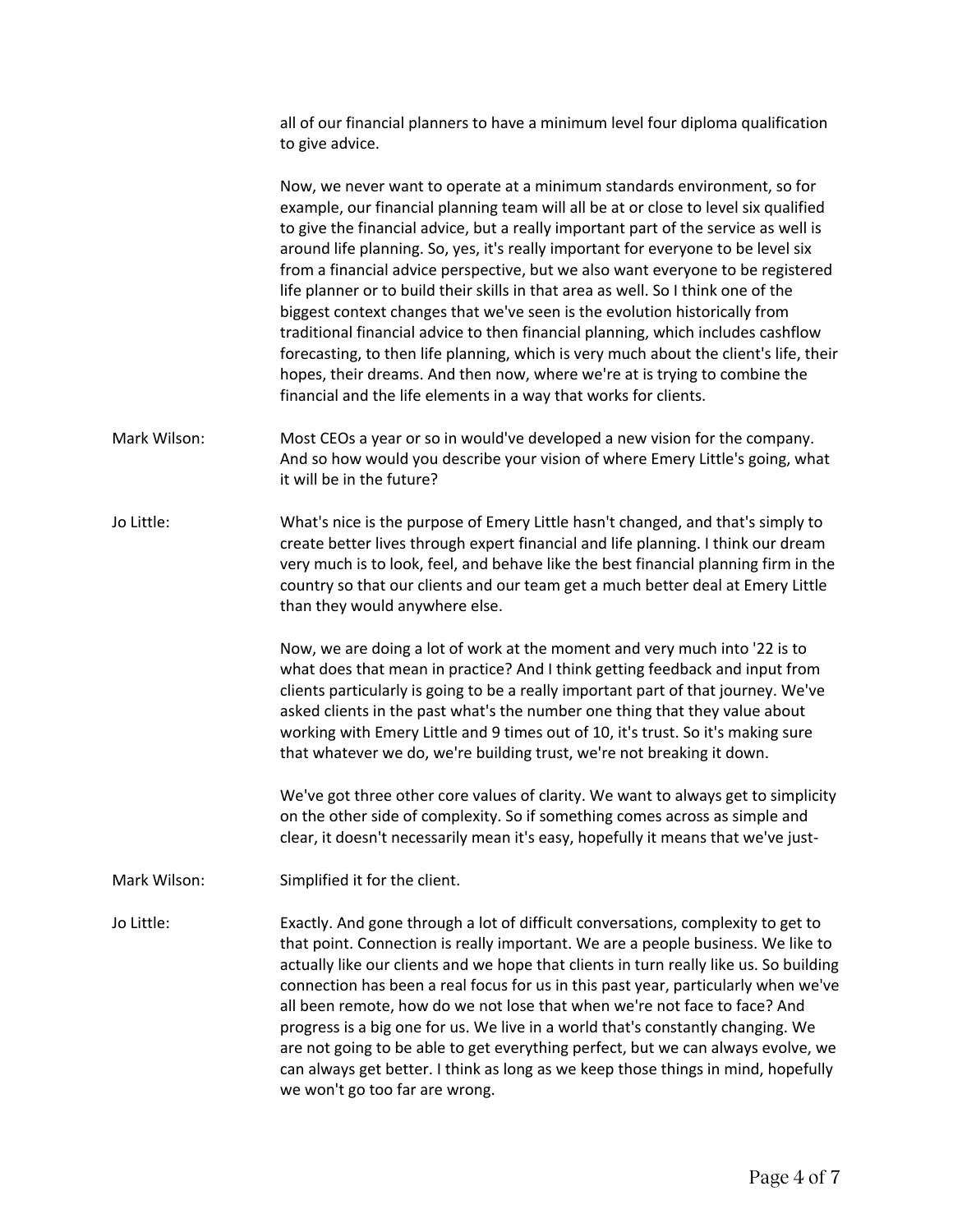Mark Wilson: So the true wealth concept that Andy developed, I don't know how long ago, that stays the same. It's just a Jo Little vision of it. Jo Little: Yeah, exactly. And it's, how does that evolve? I think true wealth, it's such a simple concept that is so powerful when clients really understand where we're coming from with that. We don't want to lose that because that's actually part of, I think, hopefully you agree, what clients really love about working with Emery Little. Mark Wilson: So let's talk about the changes. You've mentioned change is coming a number of times through there, so what changes can we, as clients, expect to come in the coming months and years? Jo Little: I think the biggest one is the change in the primary financial planning relationship, particularly where clients have worked with Andy in the past. We're going through that process now because we want to do it at annual review rather than on bulk in any way, so that's definitely going to be the biggest changes. I think for most other things, it'll be lots of behind the scenes, how do we improve our processes to then improve our turnaround times? How do we make sure that we are communicating to clients in a much clearer way? How do we also introduce more members of the team to clients, so that they're not solely reliant on an individual and they know that you can contact Mandy for this, or you have a power planner if you have any capital gains tax questions, that sort of type thing. So it feels, I think hopefully for clients, that they've got a whole team supporting them, that's dedicated to them and their family rather than just one individual. I think lots of the changes that may come in the future, I definitely see them as an evolution of what we've done in the past, evolution rather than revolution. And I think the only difference now is that it's going to be done under my leadership, rather than Andy's leadership, but it's not to say that the core of what we're doing, our soul is changing. It's, we're always wanting to improve and get better. Mark Wilson: One of the changes that many of your clients, and certainly we've seen over the last year is, move away from investment advice around individual funds, et cetera, to, "Let's just go passive," which actually the press has been supporting and makes sense, but how does Emery Little continue to differentiate itself when the financial product you're selling is a passive fund? What's your thinking around that? Jo Little: I think it's really important to say that as the investment piece, I think ostensibly becomes simpler again, simplicity on the other side of complexity, it's not to say that it's any way less important for us as a business, very much the investment piece and financially, it is the engine for everyone's financial plans. So we, or I want to reiterate that that's always going to be one of the most important parts of the Emery Little proposition in the service.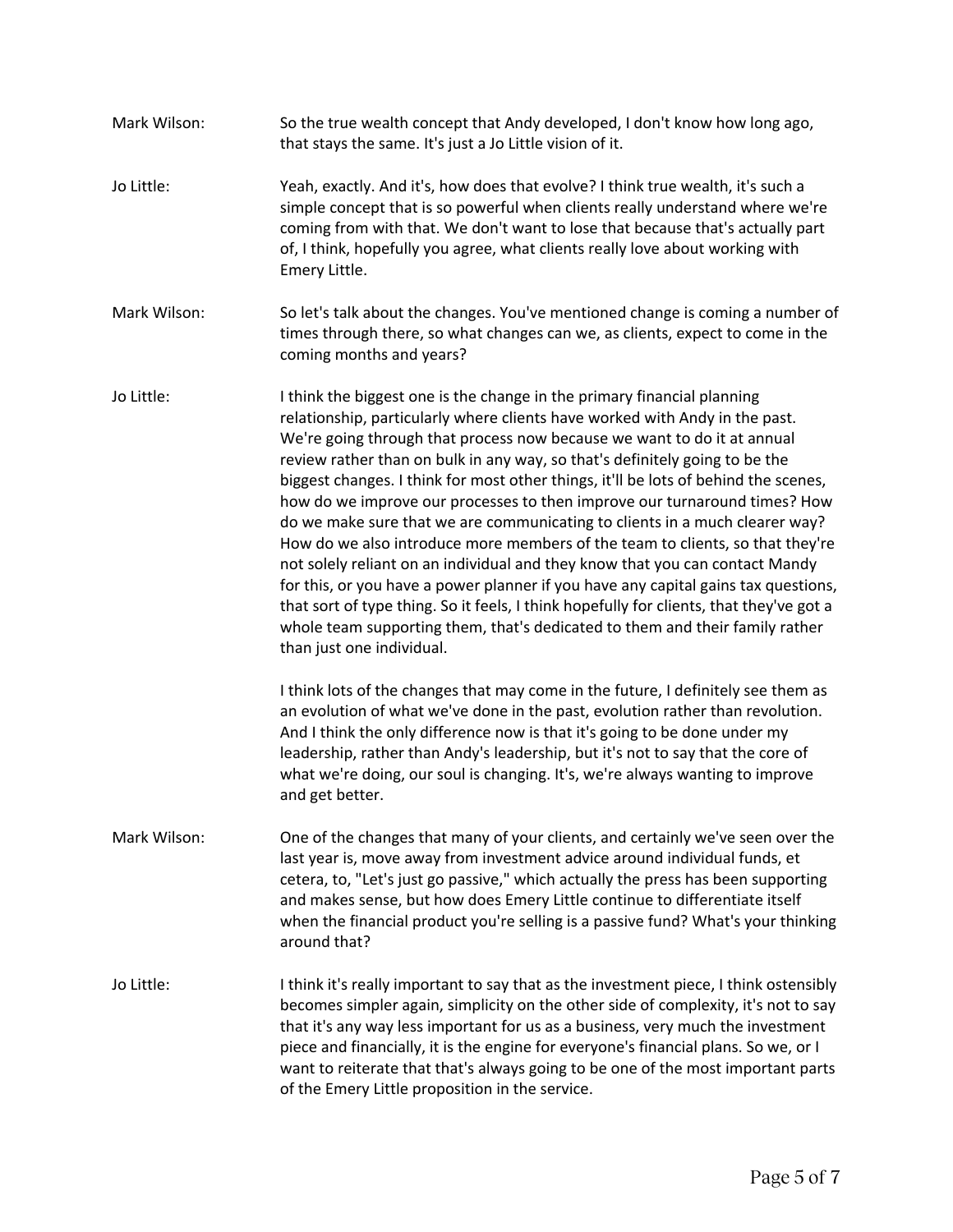|              | But I think there will be lots of opportunities for us to differentiate. I think one is<br>how we establish our relationships with clients and making sure that that is<br>essentially the core of everything we do. I think the life planning element is<br>unfortunately still very rare when it comes to financial planners, particularly in<br>the UK. I think it's becoming more and more common in South Africa and<br>America, interestingly. I liken it to everyone knows to be healthy, you need to<br>exercise regularly and you need to eat well, that information is out there, but<br>does it mean that we consistently implement it as individuals? |
|--------------|-------------------------------------------------------------------------------------------------------------------------------------------------------------------------------------------------------------------------------------------------------------------------------------------------------------------------------------------------------------------------------------------------------------------------------------------------------------------------------------------------------------------------------------------------------------------------------------------------------------------------------------------------------------------|
|              | No, sometimes and more often than not, we need to seek external help either<br>through coaches or other professionals to hold us accountable, to enable us to<br>live life and not worry about the money, not worry about the tax planning, not<br>worry about so many other aspects of the financial planning. And I think<br>focusing more on that as well will allow us to differentiate ourselves in the<br>financial planning community.                                                                                                                                                                                                                     |
|              | One question for you, if you wouldn't mind?                                                                                                                                                                                                                                                                                                                                                                                                                                                                                                                                                                                                                       |
| Mark Wilson: | Nope.                                                                                                                                                                                                                                                                                                                                                                                                                                                                                                                                                                                                                                                             |
| Jo Little:   | As a client, having gone through a similar change in advisor yourself, from your<br>perspective, what changes have you seen at Emery Little and how have you felt<br>about them?                                                                                                                                                                                                                                                                                                                                                                                                                                                                                  |
| Mark Wilson: | For us, the transition was relatively easy, because we already knew you and<br>Michael and so we transitioned from your dad to the two of you. The only thing<br>I'd say is it was a bit abrupt. We didn't get much notice that the change was<br>coming, but on the positive side, I do get the sense that I'm serviced by a team<br>now, rather than by just an individual and I don't get to see the team and<br>whoever I talk to knows my story, knows what I'm trying to do, and that's a real<br>positive. So thank you for that.                                                                                                                          |
| Jo Little:   | Brilliant. And thank you for sharing that. That's super insightful and I never<br>regret actually asking clients how they feel or think about something, because<br>there's a lot of wisdom in that, that we can take forward.                                                                                                                                                                                                                                                                                                                                                                                                                                    |
| Mark Wilson: | So obviously for me, the big change was from Andy to you and Micheal, but I<br>understand that lots of the planning team have changed. So can you talk us<br>through some of those changes?                                                                                                                                                                                                                                                                                                                                                                                                                                                                       |
| Jo Little:   | Yeah. I think the positive and real thing we're really proud of now is that we<br>have a financial planning team who are so bought into the values of Emery<br>Little, we see at the true wealth planning side of things, and are the most<br>qualified team that we've ever had. So hopefully, even though clients will be<br>seeing a change in the main planning relationship they've had in the past couple<br>of years, that they will still see a consistency in terms of the types of service that                                                                                                                                                         |